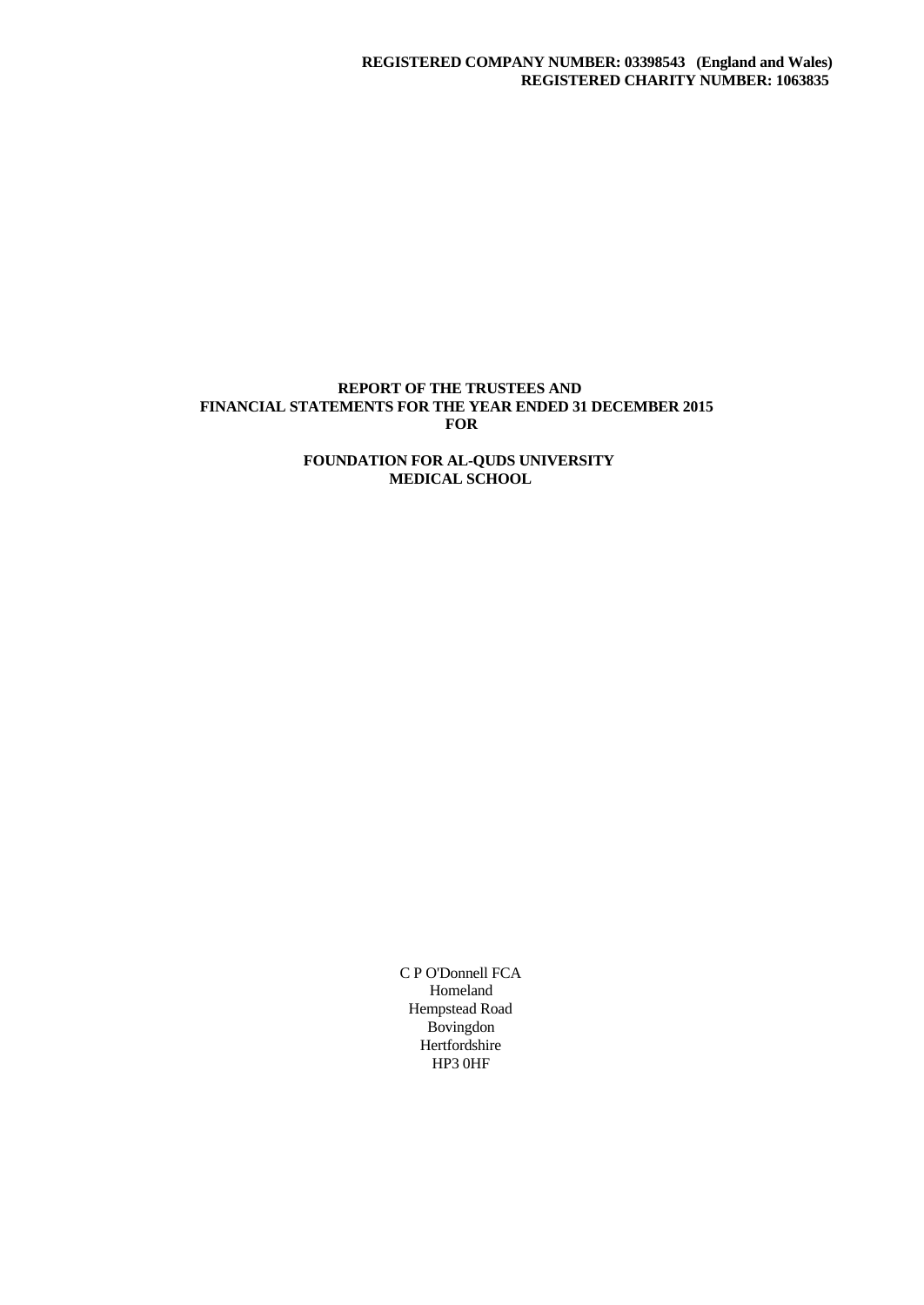# **CONTENTS OF THE FINANCIAL STATEMENTS FOR THE YEAR ENDED 31 DECEMBER 2015**

|                                            | Page       |
|--------------------------------------------|------------|
| Report of the Trustees                     | $1$ to $3$ |
| Independent Examiner's Report              | 4          |
| <b>Statement of Financial Activities</b>   | 5          |
| <b>Balance Sheet</b>                       | 6 to 7     |
| Notes to the Financial Statements          | 8 to 10    |
| Detailed Statement of Financial Activities | 11         |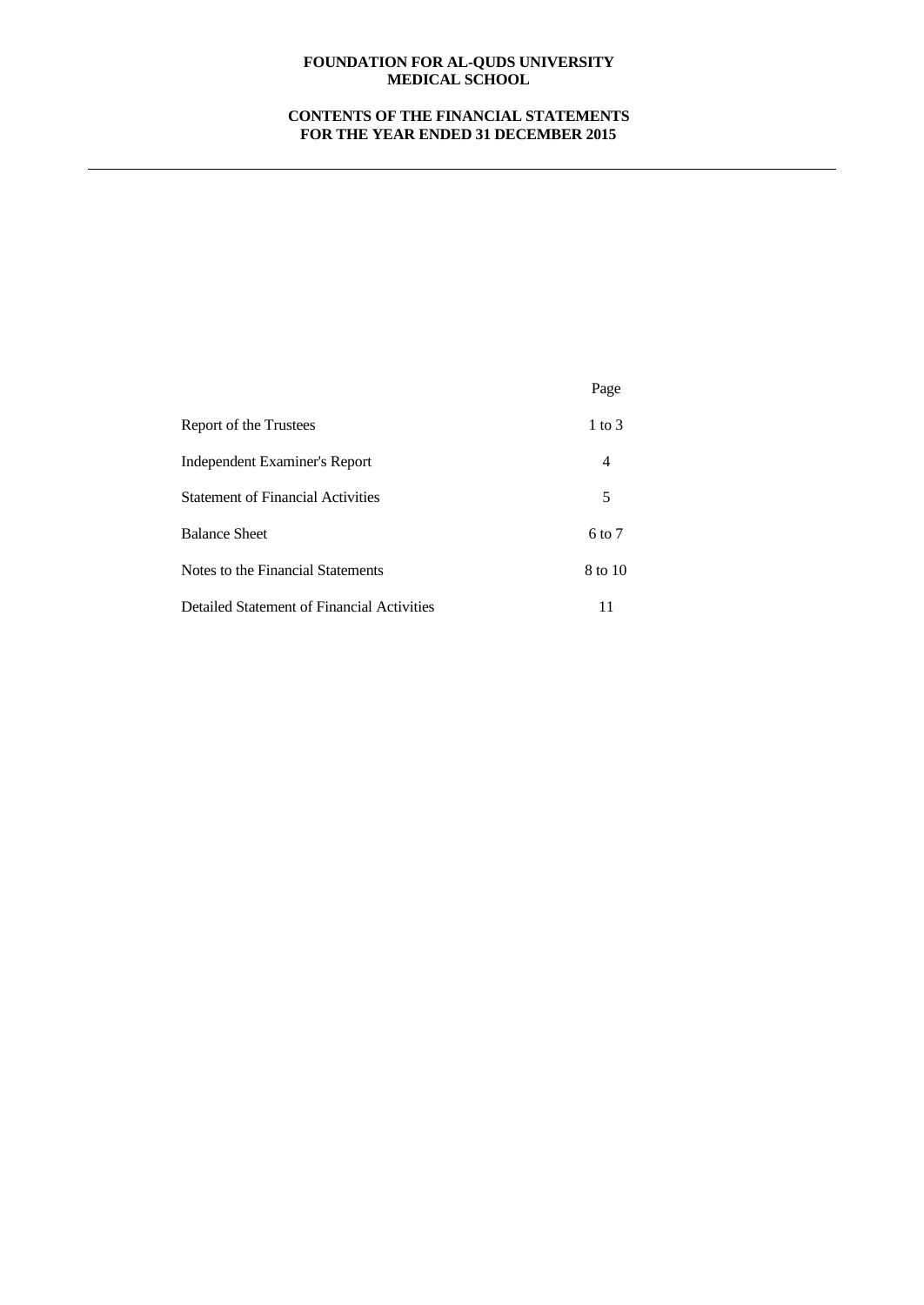# **REPORT OF THE TRUSTEES FOR THE YEAR ENDED 31 DECEMBER 2015**

The trustees who are also directors of the charity for the purposes of the Companies Act 2006, present their report with the financial statements of the charity for the year ended 31 December 2015. The trustees have adopted the provisions of the Statement of Recommended Practice (SORP) 'Accounting and Reporting by Charities' issued in March 2005.

## **REFERENCE AND ADMINISTRATIVE DETAILS**

**Registered Company number** 03398543 (England and Wales)

**Registered Charity number** 1063835

## **Registered office**

47 Eden Park Avenue Beckenham Kent BR3 3HJ

## **Trustees**

Dr M Bustami Dr F Haddad Dr A Massoud T Leonard Dr L Nashef S Shehadeh Dr K Dawas Dr R Charif A A Wolton

## **Company Secretary**

#### **Independent examiner**

C P O'Donnell FCA Homeland Hempstead Road Bovingdon Hertfordshire HP3 0HF

# **STRUCTURE, GOVERNANCE AND MANAGEMENT**

#### **Governing document**

The charity is controlled by its governing document, a deed of trust, and constitutes a limited company, limited by guarantee, as defined by the Companies Act 2006.

#### **Risk management**

The trustees have a duty to identify and review the risks to which the charity is exposed and to ensure appropriate controls are in place to provide reasonable assurance against fraud and error.

## **OBJECTIVES AND ACTIVITIES**

The Foundation for Al-Quds University Medical School (FQMS) was incorporated on 3 July 1997 as a company limited by guarantee No 3398543. FQMS received registration of its charitable status from the Charity Commissioners on 7 August 1997 with the registered charity number 1063835. The principal charitable objects of FQMS are the advancement of education in the public field of medicine and in particular for the advancement of all aspects of the work of the Medical School at Al-Quds University. At the time of formation this was the only Palestinian medical school: the charity has since extended its work to support medical schools in Gaza and Nablus. In recognition, it adopted a working name in addition to FQMS: The Al-Quds Foundation for Medical Schools in Palestine.

This report covers the period between January 1 and December 31 2015.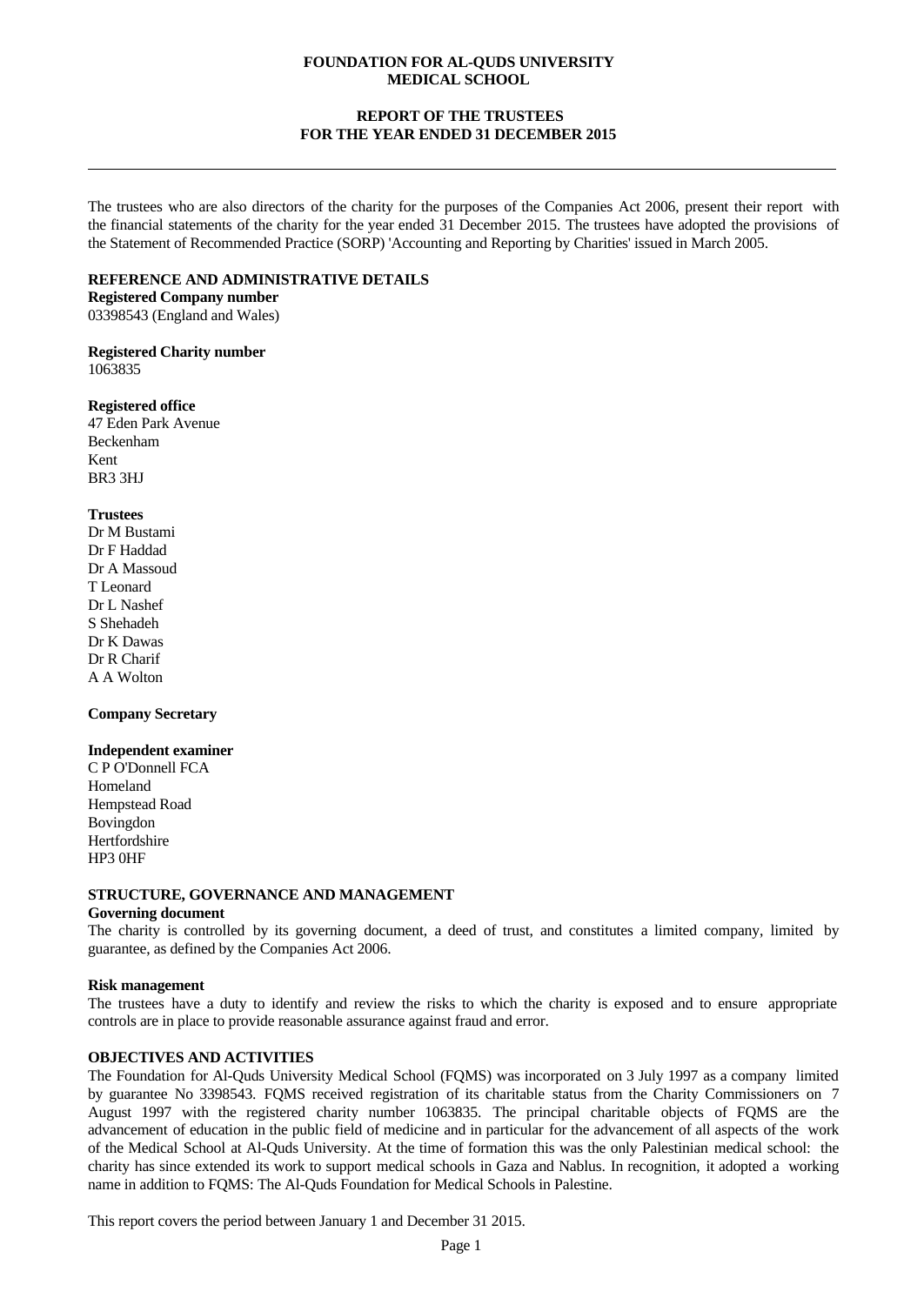## **REPORT OF THE TRUSTEES FOR THE YEAR ENDED 31 DECEMBER 2015**

#### **OBJECTIVES AND ACTIVITIES**

The seventeenth AGM of the Foundation, held on Thursday 19th November 2015, was kindly hosted by Dr Jeanne Frossard in Maida Vale, London. The following trustees retired by rotation and were re-appointed: Dr Ahmed Massoud, Dr Khaled Dawas (Vice Chair) and Mr Adam Wolton. Dr Awwad Awwad was elected as a new trustee in 2015. As provided by the articles of association, the remaining trustees continued to hold office, one third retiring in rotation at successive AGMs. The remaining trustees for the period were Dr Mahmud Bustami, Dr Rawya Charif, Dr Fuad Haddad, Mr Anthony Leonard (treasurer), Dr Lina Nashef (chair), and Mr Said Shehadeh. Miss Rita Leonard continued to act as secretary and Dr Jeanne Frossard as officer for student affairs. In addition to the AGM, formal meetings of the trustees in the year 2015 were held on February 7, April 6, August 9 and October 11. In between formal meetings, trustees conducted the business of the charity with regular email contact, at least monthly.

FQMS activities included support for undergraduates and postgraduate training. These include the following:

FQMS continued to support external teachers and examiners, external student elective placements (for senior medical students from the West Bank and Gaza) this time in collaboration with Medical Aid for Palestinians, expanded temporary student accommodation during clinical placements (al Quds University), support for attending conferences, faculty development (IUG, Gaza), bursaries for students based on merit and need (West Bank and Gaza), administration of five Madrinha Trust Scholarships facilitated by FQMS (3 Al Quds, 2 IUG) with two new scholars selected, final support for the pharmacology animation teaching project (IUG) and support for our affiliate OxPal on their field trip to Palestine in April 2015.

FQMS support for postgraduate trainees continued. Our pathology trainee, the only postgraduate trainee outside the UK, transferred from Egypt to Jordan University of Science and Technology, Irbid in early 2015 to enhance her training. Our expectation is that she would complete her training and return to Palestine in 2017. Our FQMS funded trainees in adult and paediatric cardiology (Glasgow) returned to Palestine. Our FQMS funded nephrology trainee, after 3 years of support with FQMS, took up an NHS training number to further enhance her training. FQMS expects her to honour her commitments in due course. Other trainees through our FQMS/Juzoor partnership, funded by the Arab Fund for Economic and Social Development continued their training as follows: a) orthopaedic surgeon upgrading training and subspecialising in knee surgery (London, 2014 & 2015), b) general surgeon training in laparoscopic general surgery (Southampton, 2014/15/16), paediatrician specialising in paediatric cardiology (Southampton 2015), and obstetrician and gynaecologist specialising in oncological surgery (due 2016). We are very grateful to the Arab Fund for approving phase 2 of this FQMS/Juzoor project to start in 2016. This will allow for the selection and placement of 4 more trainees. The previously supported neurosurgical trainees continue in NHS/Deanery funded training posts in Cardiff and Southampton. Of two previously supported postgraduate neurology trainees who returned to Palestine in 2012, one continues to provide an excellent clinical service in Gaza.The other neurologist, after some 3.5 years in the West Bank making his mark as both a clinician and educator as Assistant Dean in the medical school at Al Quds University, was obliged to move to Jordan in the autumn of 2015 as his family's long standing application for a visa was not approved. He will continue to fulfil his commitments and provide support to the Al Quds University students during placements in Jordan and carry out intermittent but regular clinics in the West Bank.

Since April 2014, FQMS has continued with remunerated administrative support. FQMS trustees are grateful to their colleague Dr Jeanne Frossard for being the FQMS lead on student affairs. We are particularly grateful to the students' host institutions and supervisors and to all who helped in their reception and placement. We are also very grateful to our partner the Madrinha Trust for funding scholarships and mentoring deserving medical students in both Gaza and the West Bank. FOMS congratulates the deans and all their colleagues and students for continuing progress in the face of immense difficulties.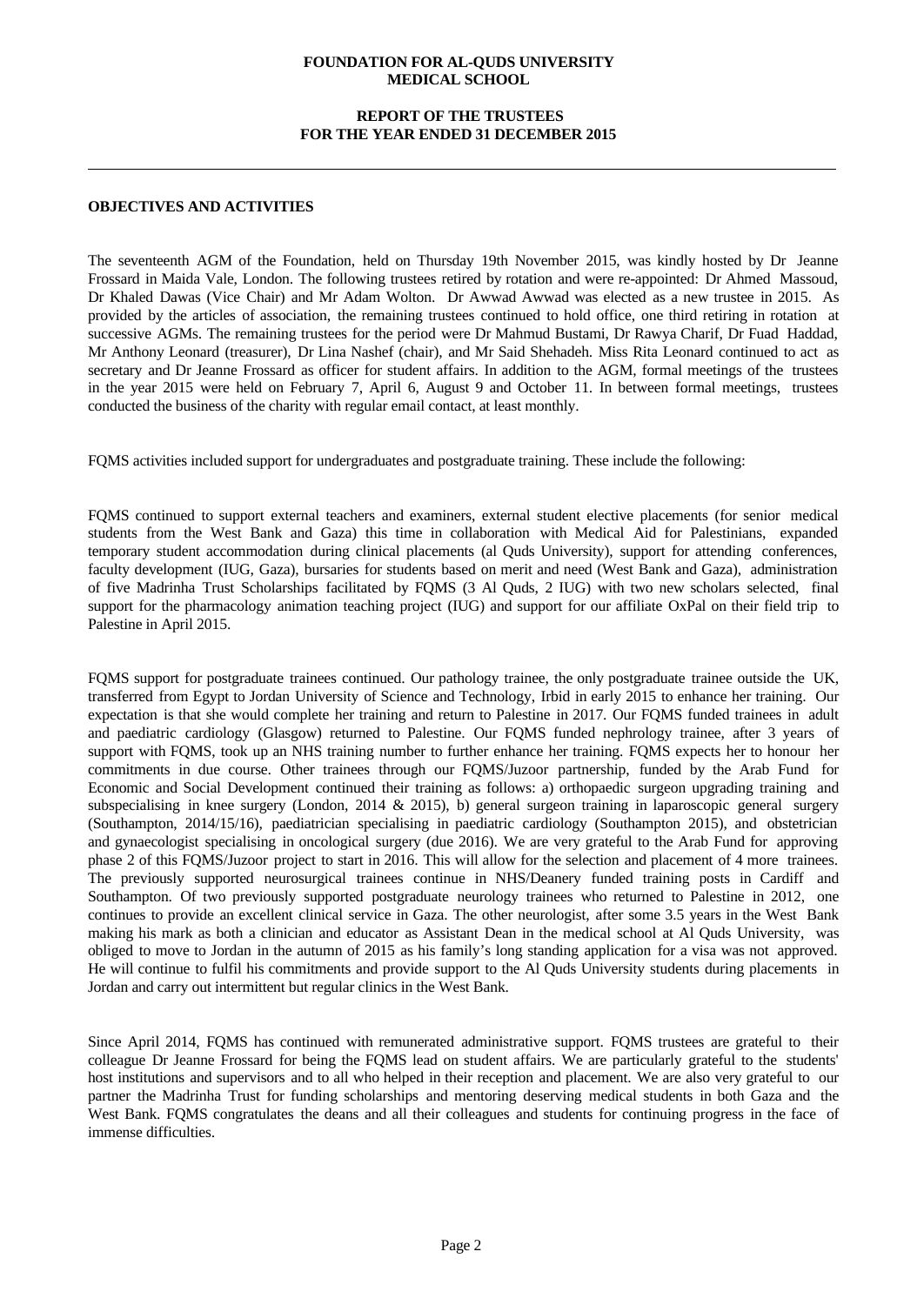## **REPORT OF THE TRUSTEES FOR THE YEAR ENDED 31 DECEMBER 2015**

## **OBJECTIVES AND ACTIVITIES**

Our annual fundraising dinner was successfully held in March 2015 with Dr Khaled Dawas, FQMS Vice-Chair as MC. We were delighted to welcome Mr Layth Hanbali playing the piano, Mr Saied Silbak playing the Oud and singing Arabic songs 'min al turath' and Maya Yousef playing the Qanoon.We were also delighted to welcome Mr Abdel Bari Atwan, newspaper editor, political commentator and author as keynote speaker. Mrs Zina Jardaneh Abdel Majid presented our third Major Benefactor Award to Mrs Sawsan Asfari, ex-trustee and FQMS supporter. Dr Swee Ang and Dr Ahmed Massoud inspired those present to pledge support. A special vote of thanks was extended to Mrs Ghada Hammad, long standing FQMS supporter, and doyen of the Palestinian community in London.

For the preparation of the accounts which form part of this report, FQMS is especially grateful to our treasurer, Mr Tony Leonard, who prepared the records, with support from our secretary, Miss Rita Leonard, to whom we are immensely grateful for his help despite illness. We are also grateful to our auditors Messrs C P O'Donnell & Co.

Many supporters, not specifically mentioned, have made extremely generous donations to the charity as well as giving of their time and skills. The trustees are very grateful for all their support and encouragement without which none of the charity's work will be possible. We remain committed to the development of FQMS inexpertise and service towards the fulfilment of its objective of furthering medical education. In continuing to support medical education for Palestine, FQMS helps lay the foundations for a better future.

Lina Nashef, FQMS Chair.

Approved by order of the board of trustees on ............................................. and signed on its behalf by:

............................................. Dr L Nashef - Trustee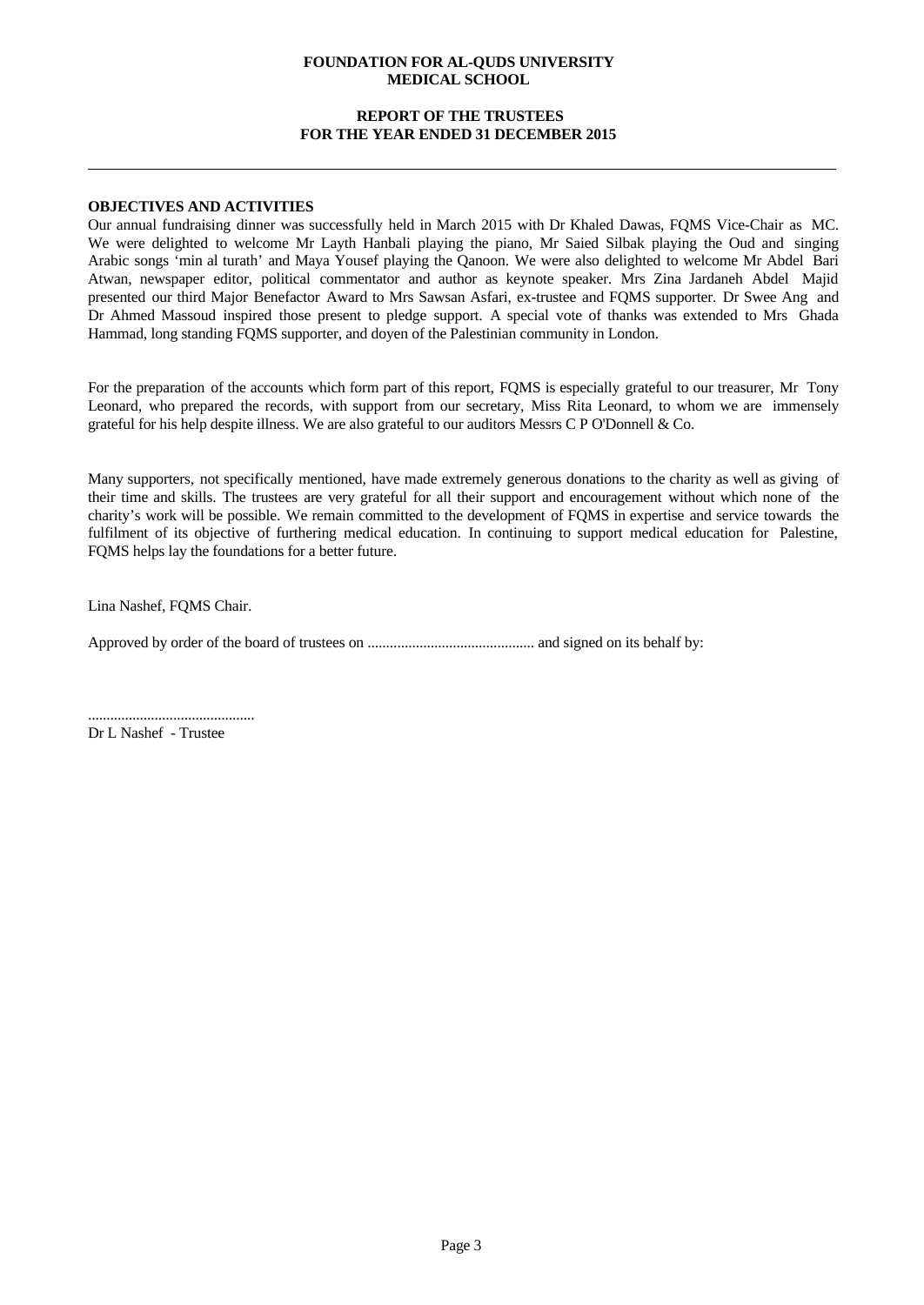## **INDEPENDENT EXAMINER'S REPORT TO THE TRUSTEES OF FOUNDATION FOR AL-QUDS UNIVERSITY MEDICAL SCHOOL**

I report on the accounts for the year ended 31 December 2015 set out on pages five to ten.

#### **Respective responsibilities of trustees and examiner**

The charity's trustees (who are also the directors for the purposes of company law) are responsible for the preparation of the accounts. The charity's trustees consider that an audit is not required for this year (under Section 144(2) of the Charities Act 2011 (the 2011 Act)) and that an independent examination is required.

Having satisfied myselfthat the charity is not subject to audit under company law and is eligible for independent examination, it is my responsibility to:

- examine the accounts under Section 145 of the 2011 Act
- to follow the procedures laid down in the General Directions given by the Charity Commission (under Section 145(5)(b) of the 2011 Act); and
- to state whether particular matters have come to my attention.

## **Basis of the independent examiner's report**

My examination was carried out in accordance with the General Directions given by the Charity Commission. An examination includes a review of the accounting records kept by the charity and a comparison of the accounts presented with those records. It also includes consideration of any unusual items or disclosures in the accounts, and seeking explanations from you as trustees concerning any such matters. The procedures undertaken do not provide all the evidence that would be required in an audit, and consequently no opinion is given as to whether the accounts present a 'true and fair view ' and the report is limited to those matters set out in the statements below.

#### **Independent examiner's statement**

In connection with my examination, no matter has come to my attention:

- (1) which gives me reasonable cause to believe that, in any material respect, the requirements
	- to keep accounting records in accordance with Section 386 and 387 of the Companies Act 2006; and
	- to prepare accounts which accord with the accounting records, comply with the accounting requirements of Sections 394 and 395 of the Companies Act 2006 and with the methods and principles of the Statement of Recommended Practice: Accounting and Reporting by Charities

have not been met; or

(2) to which, in my opinion, attention should be drawn in order to enable a proper understanding of the accounts to be reached.

C P O'Donnell FCA Homeland Hempstead Road Bovingdon Hertfordshire HP3 0HF

Date: .............................................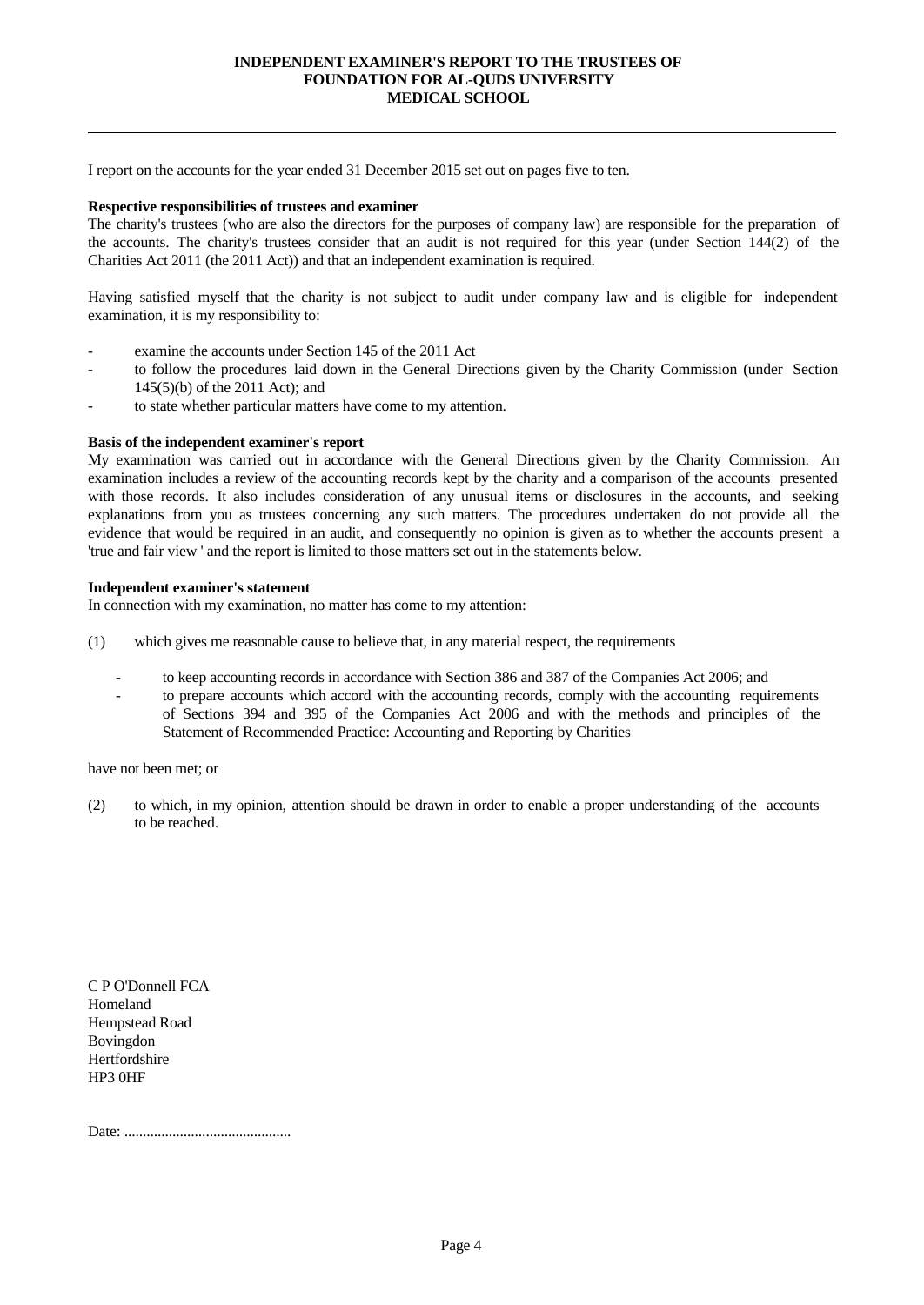# **STATEMENT OF FINANCIAL ACTIVITIES FOR THE YEAR ENDED 31 DECEMBER 2015**

|                                             |              | 31.12.15     | 31.12.14  |
|---------------------------------------------|--------------|--------------|-----------|
|                                             |              | Unrestricted | Total     |
|                                             |              | fund<br>£    | funds     |
| <b>INCOMING RESOURCES</b>                   | <b>Notes</b> |              | $\pounds$ |
| Incoming resources from generated funds     |              |              |           |
| Voluntary income                            |              | 117,080      | 130,098   |
| Investment income                           | 2            | 1,695        | 3,467     |
|                                             |              |              |           |
| <b>Total incoming resources</b>             |              | 118,775      | 133,565   |
| <b>RESOURCES EXPENDED</b>                   |              |              |           |
| <b>Costs of generating funds</b>            |              |              |           |
| Costs of generating voluntary income        |              | 4,818        | 3,718     |
| <b>Charitable activities</b>                |              |              |           |
| Tuition support for medical students.       |              | 136,822      | 219,686   |
| <b>Governance costs</b>                     |              | 1,340        | 780       |
| Other resources expended                    |              | 277          | 278       |
| <b>Total resources expended</b>             |              | 143,257      | 224,462   |
|                                             |              |              |           |
| NET INCOMING/(OUTGOING)<br><b>RESOURCES</b> |              | (24, 482)    | (90, 897) |
|                                             |              |              |           |
| <b>RECONCILIATION OF FUNDS</b>              |              |              |           |
| <b>Total funds brought forward</b>          |              | 440,919      | 531,816   |
| <b>TOTAL FUNDS CARRIED FORWARD</b>          |              | 416,437      | 440,919   |

The notes form part of these financial statements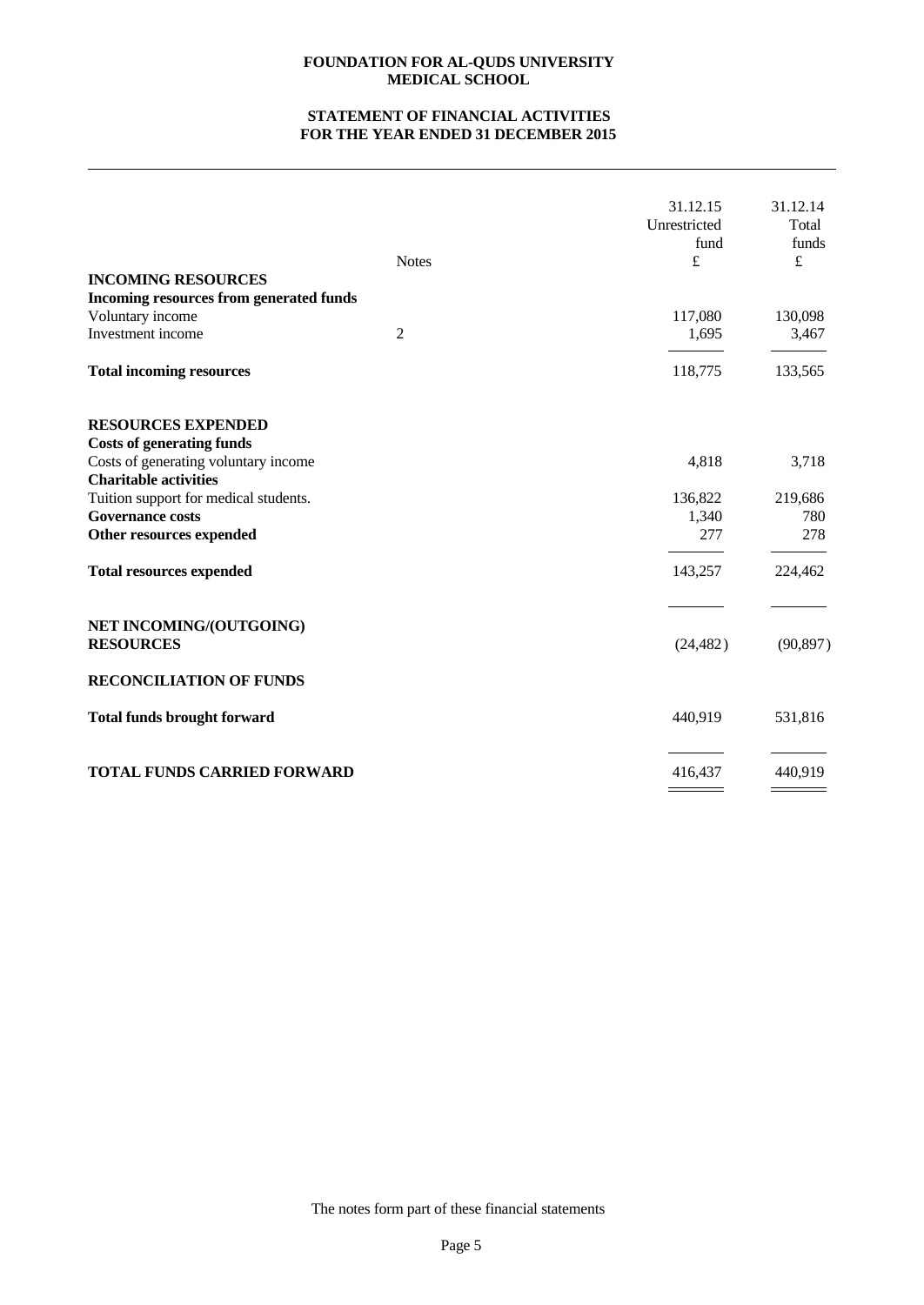# **BALANCE SHEET AT 31 DECEMBER 2015**

| <b>FIXED ASSETS</b><br>Tangible assets                  | <b>Notes</b><br>5 | $\pounds$ | 31.12.15<br>Unrestricted<br>fund<br>$\pounds$<br>554 | 31.12.14<br>Total<br>funds<br>$\pounds$<br>831 |
|---------------------------------------------------------|-------------------|-----------|------------------------------------------------------|------------------------------------------------|
|                                                         |                   |           |                                                      |                                                |
| <b>CURRENT ASSETS</b><br>Debtors<br>Cash at bank        | $\sqrt{6}$        |           | 9,621<br>411,734<br>421,355                          | 12,757<br>454,325<br>467,082                   |
| <b>CREDITORS</b><br>Amounts falling due within one year | 7                 |           | (5,472)                                              | (26,994)                                       |
| NET CURRENT ASSETS                                      |                   |           | 415,883                                              | 440,088                                        |
| <b>TOTAL ASSETS LESS CURRENT</b><br><b>LIABILITIES</b>  |                   |           | 416,437                                              | 440,919                                        |
| <b>NET ASSETS</b>                                       |                   |           | 416,437<br>______                                    | 440,919                                        |
| <b>FUNDS</b><br>Unrestricted funds                      | $\,8\,$           |           | 416,437                                              | 440,919                                        |
| <b>TOTAL FUNDS</b>                                      |                   |           | 416,437                                              | 440,919                                        |
|                                                         |                   |           |                                                      |                                                |

The notes form part of these financial statements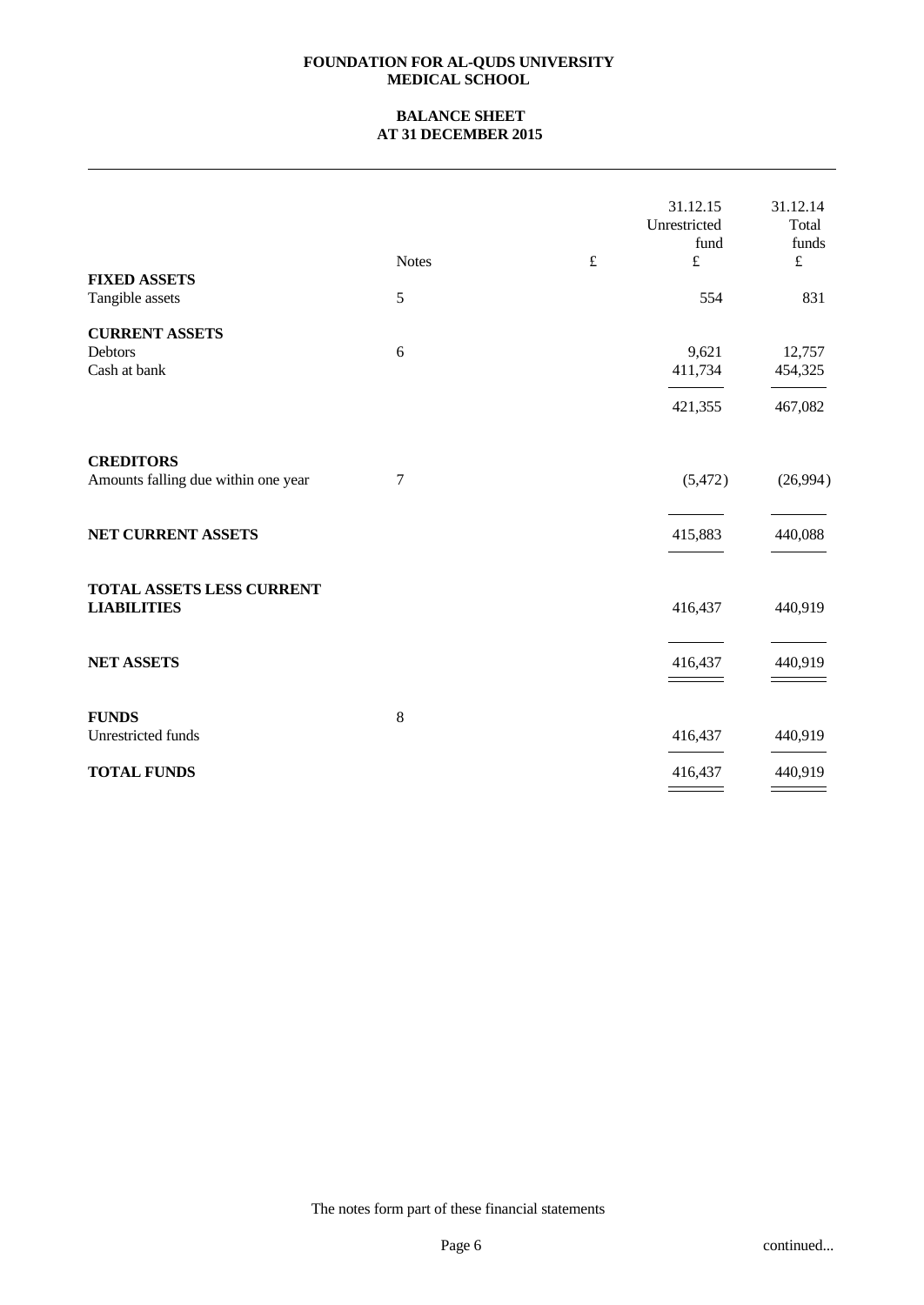## **BALANCE SHEET - CONTINUED AT 31 DECEMBER 2015**

The charitable company is entitled to exemption from audit under Section 477 of the Companies Act 2006 for the year ended 31 December 2015.

The members have not required the charitable company to obtain an audit of its financial statements for the year ended 31 December 2015 in accordance with Section 476 of the Companies Act 2006.

The trustees acknowledge their responsibilities for

- (a) ensuring that the charitable company keeps accounting records that comply with Sections 386 and 387 of the Companies Act 2006 and
- (b) preparing financial statements which give a true and fair view of the state of affairs of the charitable company as at the end of each financial year and of its surplus or deficit for each financial year in accordance with the requirements of Sections 394 and 395 and which otherwise comply with the requirements of the Companies Act 2006 relating to financial statements, so far as applicable to the charitable company.

These financial statements have been prepared in accordance with the special provisions of Part 15 of the Companies Act 2006 relating to small charitable companies and with the Financial Reporting Standard for Smaller Entities (effective January 2015).

The financial statements were approved by the Board of Trustees on ............................................. and were signed on its behalf by:

............................................. Dr L Nashef -Trustee

The notes form part of these financial statements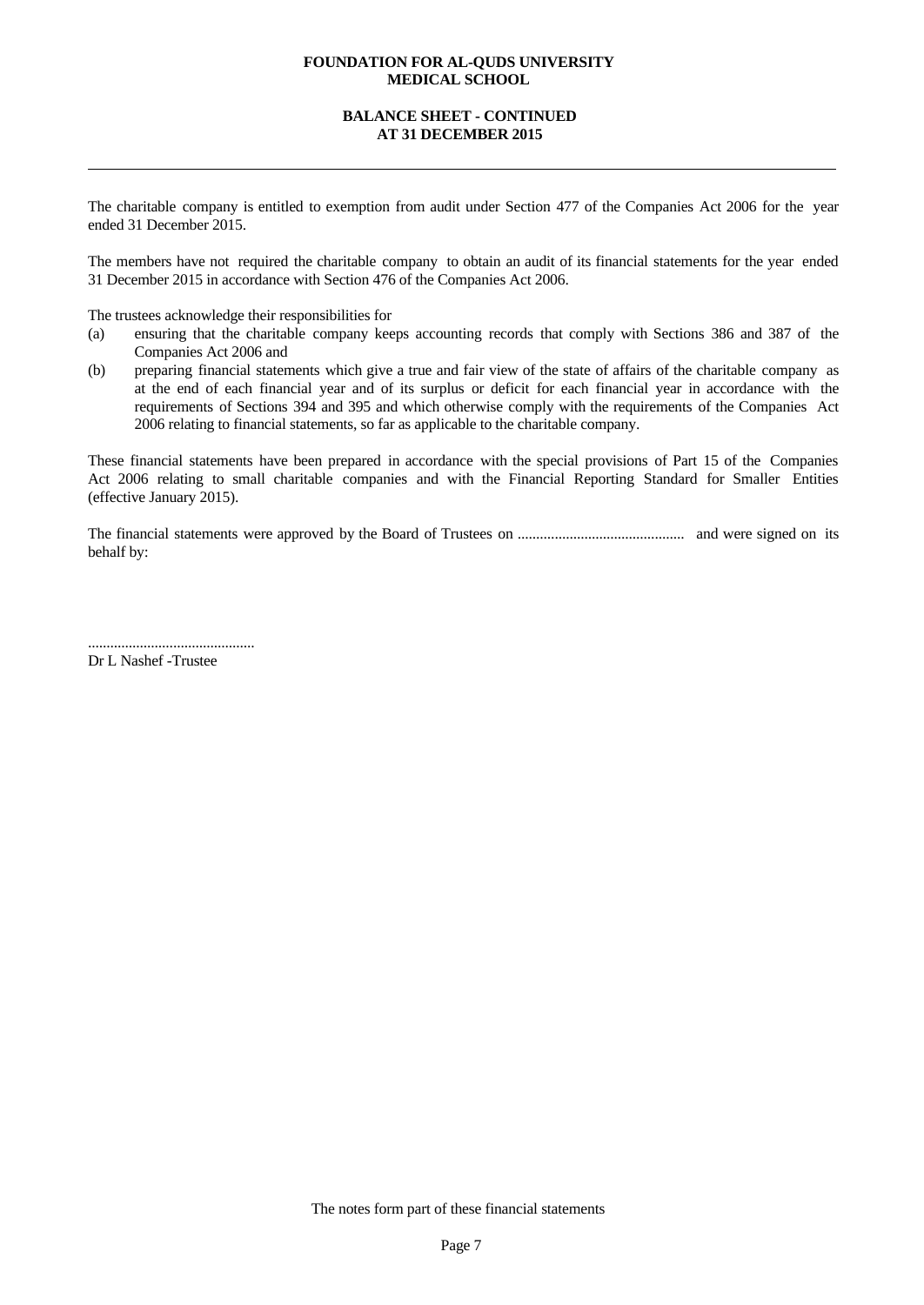## **NOTES TO THE FINANCIAL STATEMENTS FOR THE YEAR ENDED 31 DECEMBER 2015**

#### **1. ACCOUNTING POLICIES**

#### **Accounting convention**

The financial statements have been prepared under the historical cost convention, and in accordance with the Financial Reporting Standard for Smaller Entities (effective April 2008), the Companies Act 2006 and the requirements of the Statement of Recommended Practice, Accounting and Reporting by Charities.

#### **Incoming resources**

All incoming resources are included on the Statement of Financial Activities when the charity is legally entitled to the income and the amount can be quantified with reasonable accuracy.

#### **Resources expended**

Expenditure is accounted for on an accruals basis and has been classified under headings that aggregate all cost related to the category. Where costs cannot be directly attributed to particular headings they have been allocated to activities on a basis consistent with the use of resources.

Grants offered subject to conditions which have not been met at the year end date are noted as a commitment but not accrued as expenditure.

#### **Tangible fixed assets**

Depreciation is provided at the following annual rates in order to write off each asset over its estimated useful life.

#### **Taxation**

The charity is exempt from corporation tax on its charitable activities.

#### **Fund accounting**

Unrestricted funds can be used in accordance with the charitable objectives at the discretion of the trustees.

Restricted funds can only be used for particular restricted purposes within the objects of the charity. Restrictions arise when specified by the donor or when funds are raised for particular restricted purposes.

Further explanation of the nature and purpose of each fund is included in the notes to the financial statements.

## **2. INVESTMENT INCOME**

|                   | 31.12.15          | 31.12.14        |  |
|-------------------|-------------------|-----------------|--|
|                   | ىم                | $\epsilon$<br>t |  |
| Interest received | 1,695             | 3,467           |  |
|                   | $\equiv$ $\equiv$ | ___             |  |

## **3. NET INCOMING/(OUTGOING) RESOURCES**

Net resources are stated after charging/(crediting):

|                             | 31.12.15                        | 31.12.14 |  |
|-----------------------------|---------------------------------|----------|--|
|                             | ~                               | ے        |  |
| Depreciation - owned assets | $\sim$ 1 $\,$                   | 278      |  |
|                             | the contract of the contract of | ===      |  |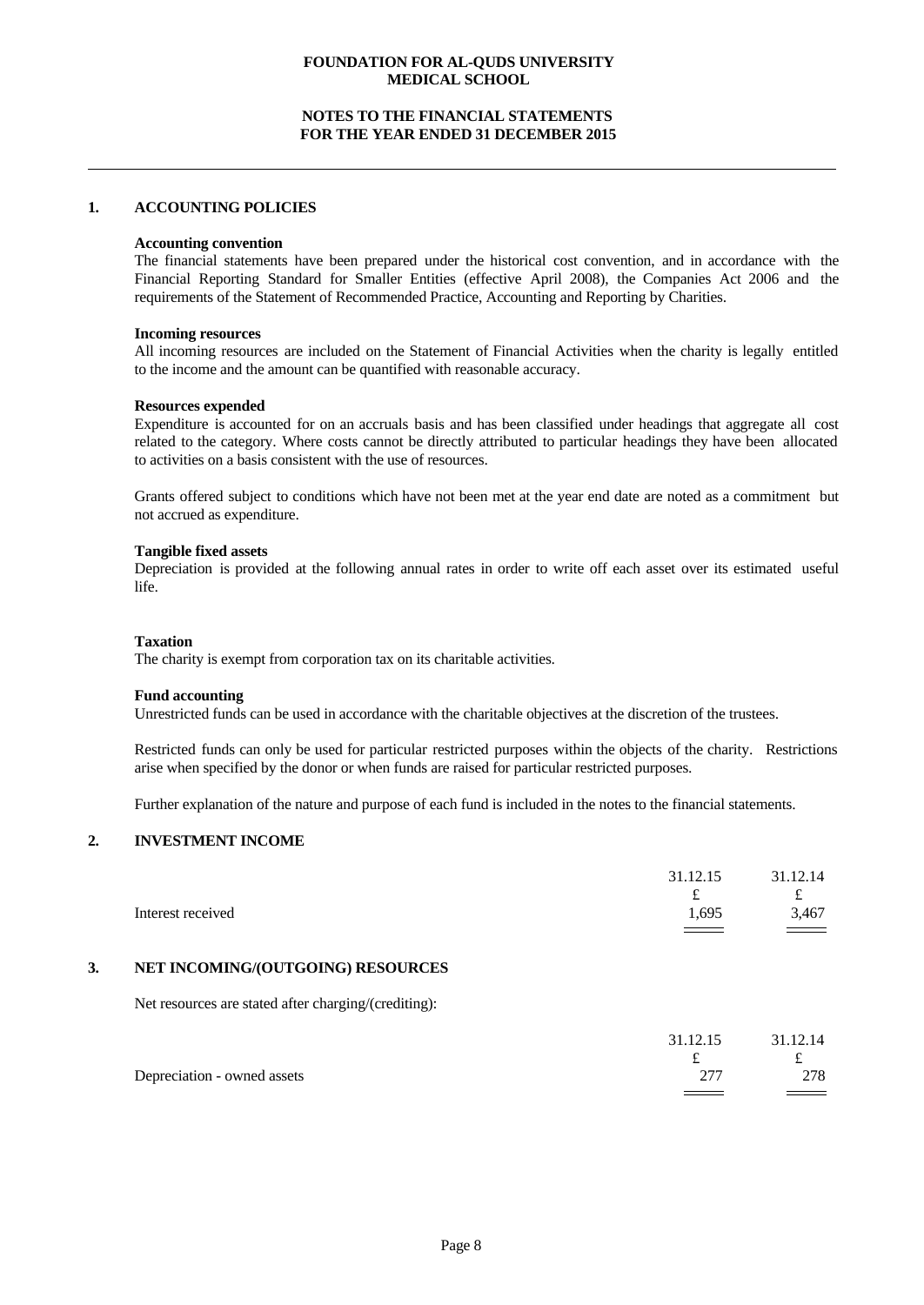## **NOTES TO THE FINANCIAL STATEMENTS - CONTINUED FOR THE YEAR ENDED 31 DECEMBER 2015**

#### **4. TRUSTEES' REMUNERATION AND BENEFITS**

There were no trustees' remuneration or other benefits for the year ended 31 December 2015 nor for the year ended 31 December 2014 .

# **Trustees' expenses**

There were no trustees' expenses paid for the year ended 31 December 2015 nor for the year ended 31 December 2014 .

#### **5. TANGIBLE FIXED ASSETS**

|                                        | Plant and<br>machinery etc<br>£ |
|----------------------------------------|---------------------------------|
| <b>COST</b>                            |                                 |
| At 1 January 2015 and 31 December 2015 | 1,109                           |
|                                        |                                 |
| <b>DEPRECIATION</b>                    |                                 |
| At 1 January 2015                      | 278                             |
| Charge for year                        | 277                             |
|                                        |                                 |
| At 31 December 2015                    | 555                             |
|                                        |                                 |
| <b>NET BOOK VALUE</b>                  |                                 |
| At 31 December 2015                    | 554                             |
|                                        |                                 |
| At 31 December 2014                    | 831                             |
|                                        |                                 |

# **6. DEBTORS: AMOUNTS FALLING DUE WITHIN ONE YEAR**

|               | 211215<br>31.12.13                  | 1.12.14<br>21 |  |
|---------------|-------------------------------------|---------------|--|
|               | $\widetilde{\phantom{m}}$<br>$\sim$ | $\sim$<br>ىم  |  |
| Other debtors | 9,621                               | 12,757        |  |
|               |                                     | _____         |  |

# **7. CREDITORS: AMOUNTS FALLING DUE WITHIN ONE YEAR**

|                 | 31.12.15 | 31.12.14                 |  |
|-----------------|----------|--------------------------|--|
|                 |          | f(x)                     |  |
| Other creditors | 5,472    | 26,994                   |  |
|                 |          | $\overline{\phantom{a}}$ |  |

## **8. MOVEMENT IN FUNDS**

|                                           | Net movement   |               |                  |
|-------------------------------------------|----------------|---------------|------------------|
|                                           | At 1.1.15<br>£ | in funds<br>£ | At 31.12.15<br>£ |
| <b>Unrestricted funds</b><br>General fund | 440,919        | (24, 482)     | 416,437          |
| <b>TOTAL FUNDS</b>                        | 440,919        | (24, 482)     | 416,437          |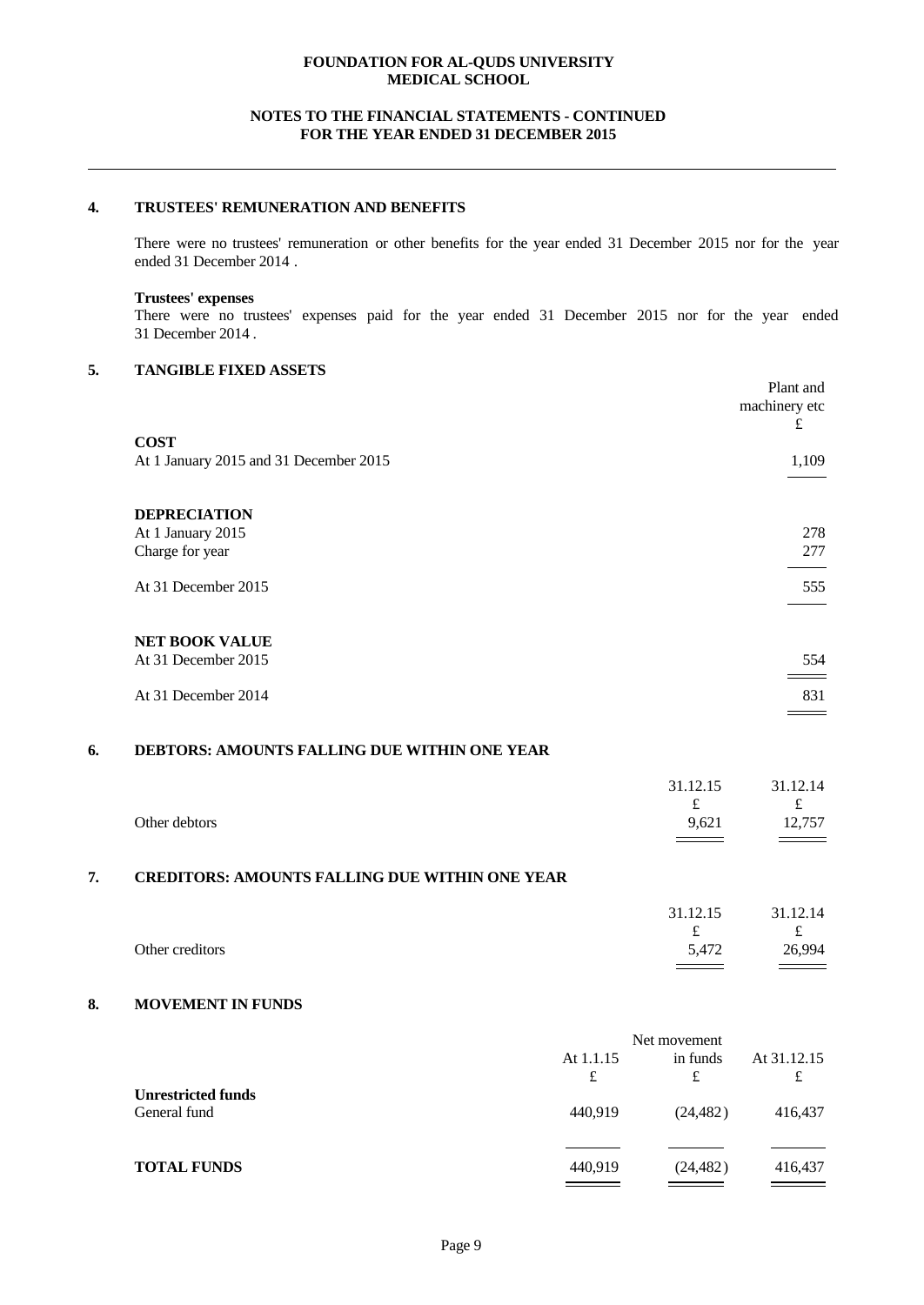# **NOTES TO THE FINANCIAL STATEMENTS - CONTINUED FOR THE YEAR ENDED 31 DECEMBER 2015**

## **8. MOVEMENT IN FUNDS - continued**

Net movement in funds, included in the above are as follows:

|                                           | Incoming<br>resources<br>£ | Resources<br>expended<br>£ | Movement in<br>funds<br>£  |
|-------------------------------------------|----------------------------|----------------------------|----------------------------|
| <b>Unrestricted funds</b><br>General fund | 118,775                    | (143, 257)                 | (24, 482)                  |
| <b>TOTAL FUNDS</b>                        | 118,775                    | (143, 257)                 | (24, 482)<br>$\frac{1}{1}$ |